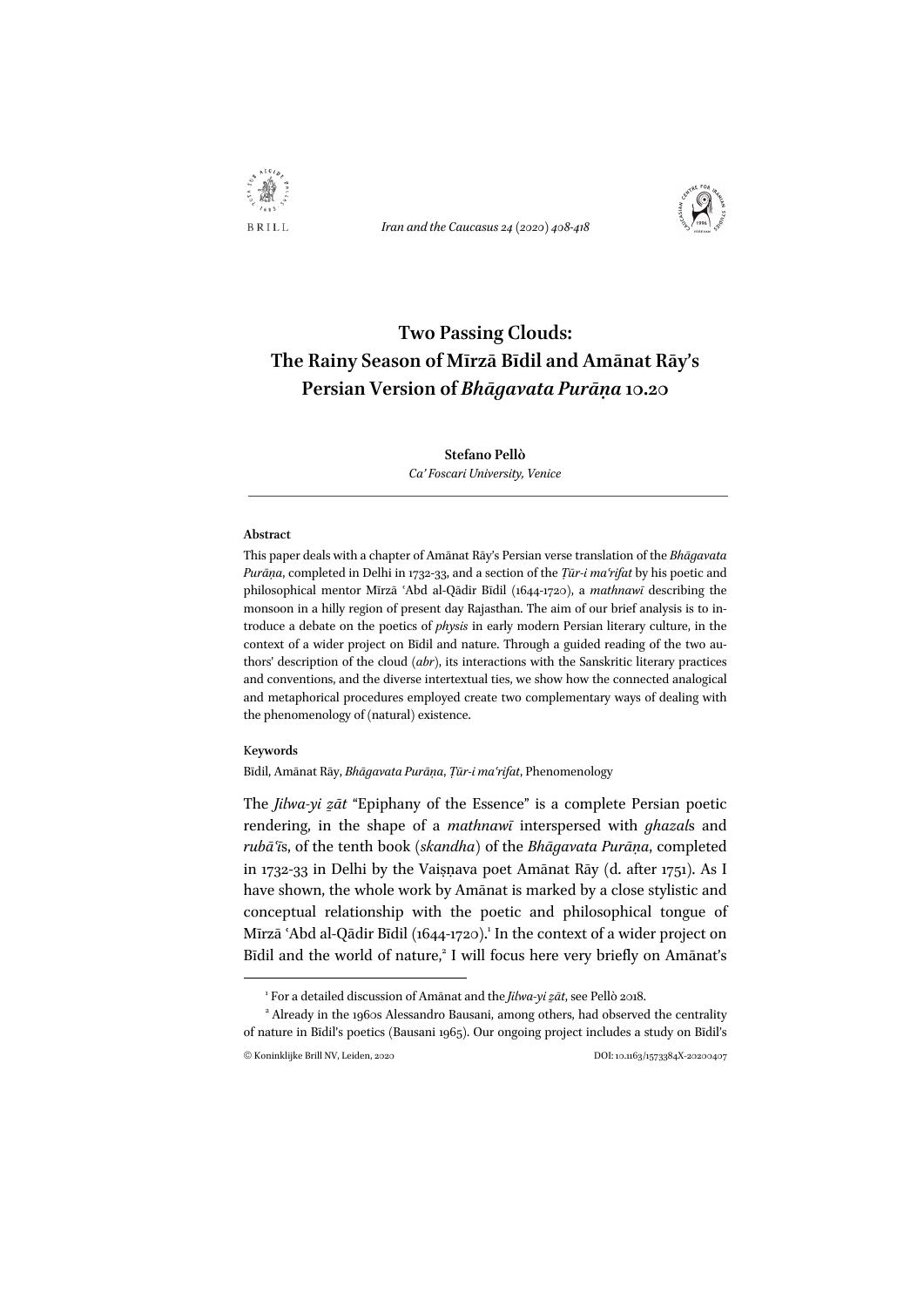remake of the twentieth chapter (*adhyāya*) of *Bhāgavata Purāṇa* 10, describing the rainy season and autumn in Vrndāvana, and the depiction of the monsoon clouds of Bairat in Bīdil's poem *Ṭūr-i maʿrifat*, completed around 1688. The aim of this concise reading is mostly that of introducing a discussion on the poetics of *physis* in Persianate early modernity, in a context of superimposing poetics where the cloud (*abr*) of the classical Persian spring takes the shape of the cloud (*megha*) of the classical Sanskritic monsoon, and *vice versa*. 3

Amānat utilizes thirty-three *bayt*s, including a *ghazal* of seven lines, to render the forty-nine *śloka*s of *Bhāgavata Purāṇa* 10.20.4 The Persian remake of the chapter is thus a considerably shortened version (less than 0.7 *bayt*s for every *śloka*), bearing in mind that the general ratio between the *Jilwa-yi ẕāt* and the Sanskrit *Bhāgavata Purāṇa* is more or less four *bayt* per *śloka* (see Pellò 2018: 76)*.* Amanat focuses here exclusively on one element of the original poetic landscape: the cloud. The chapter is explicitly introduced as a "description of the cloud (*ṣifat-i abr*)", which is compared to the crying "eye of the lover" (*dīda-yi ʿāshiq*), contextually conjuring the *gopī*s (*gūpiyān*) who "cry for the separation (*hijr*) from Kṛṣṇa (*Kirishn*)"(Amānat manuscript: f. 82a). After a very Bīdilian depiction of language (*sukhan*) as a bubble (*ḥabāb*), which makes meaning (*maʿná*) visible by sprinkling a veil of water on its otherwise void face,<sup>5</sup> the cloud of the monsoon appears:

The days of Tamūz came to an end from every side appeared a black cloud (*siyah abr-ī)*. From the beginning of the monsoon season (*hawā-yi barshakālī*) water started to flow (*rawān shud āb*) like a limpid verse.

*philosophia naturalis* (tentatively "Microcosmograhy: Bīdil, nature and the mirroring self in the *Chahār ʿunṣur*") and one on the poetic dimensions of water in the *Ṭūr-i maʿrifat* (tentatively "Bīdil's bubble: on the phenomenology of water in the *Ṭūr-i maʿrifat*"), both forthcoming in 2021.

<sup>3</sup> The *topos* of the cloud is already represented in the "naturalistic" *nasīb*s of the Ghaznavid period (on which de Fouchécour 1969 is still fundamental). A superimposition with the Indic conventions of seasonal poetry can be observed in Indo-Persian literature as early as the 11th c., e.g., in Masʿūd-i Saʿd Salmān (see Sharma 2000: 116-123 and *passim*). On the Mughal "pastoral", see the beautiful analysis by Sunil Sharma (2017: 126-166).

<sup>4</sup> I refer to Bhāgavata Purāṇa 1996 [1971].

<sup>5</sup> Some related observation on Bīdil, language and referentiality can be found in Pellò 2017.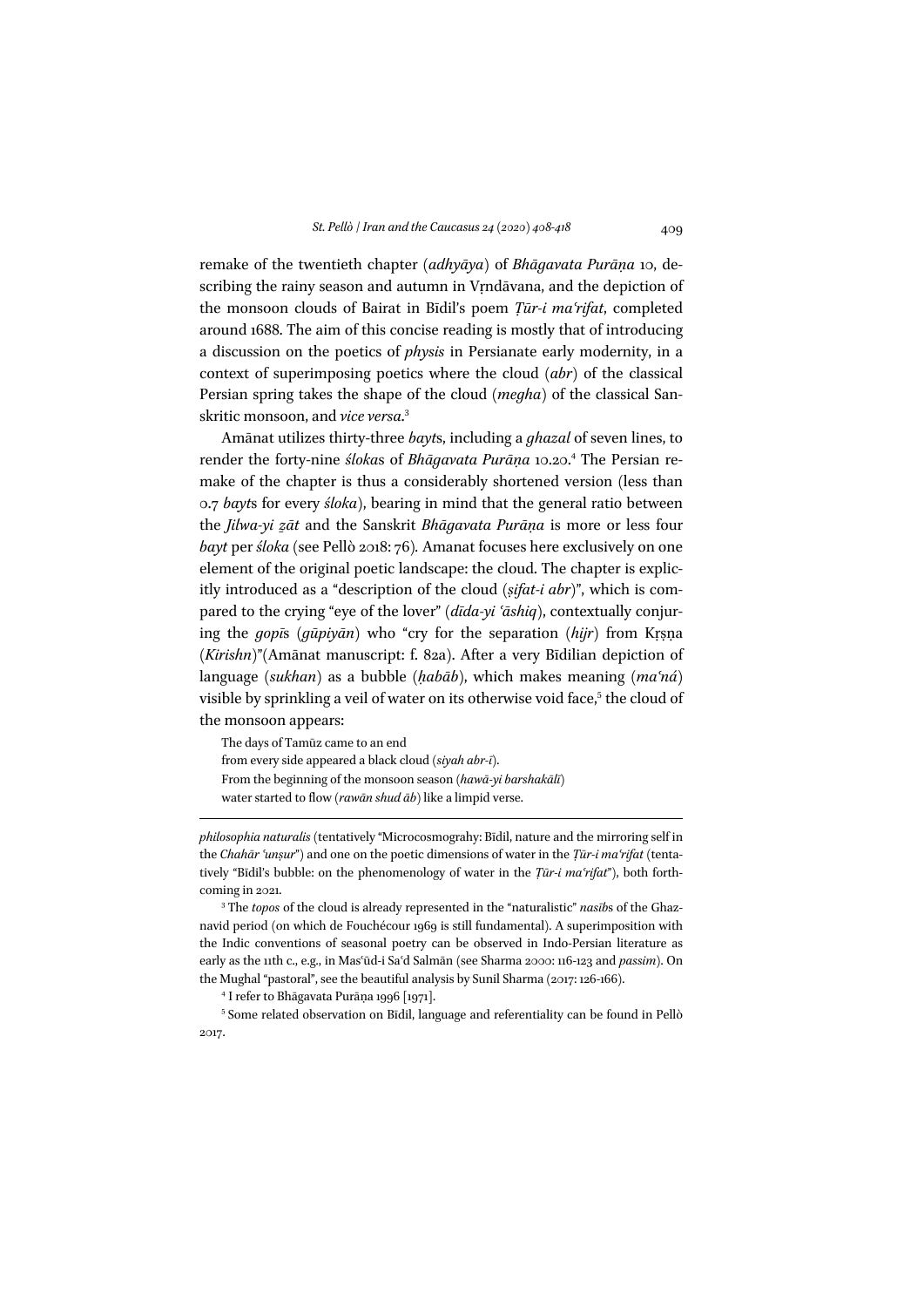The earth, all covered by seductive greenery, inspired a growing passion, like the visage of pubescent boys (*nawkhaṭān)*. From every cord of each streak of cloud (*tār-i rag-i abr*) came out a song (*surūd-ī*), like an impetuous river

(Amānat manuscript: f. 82a-82b).

The end of the Syrian month of Tamūz, used to signify the peak of the heat of the dry season and resuming all the references to the "thirst of the land" of the Sanskrit text (*śloka*s 5 and 7), announces the arrival of the wet monsoon weather (*hawā-yi barshakālī <* Hindi *barsh-kāl*). The raining cloud is canonically dark-blue (cf. Sansk. *nīla* in *śloka* 4) and resounding with the "songs" (*surūd*) of thunders (cf. Sansk. *savidyutstanayitnubiḥ* "along with lightnings and thunders" in *śloka* 4). In the following line, the beauty of the absent Kṛṣṇa (here called Nandlāl, "child of Nanda") is mirrored by the darkish beauty of the greenery, which talks about him with its "tongue" (*zabān*), introducing the awaited tears of the longing clouds:

Like the body of the lovers (*jism-i ʿāshiqān*), the pearl-dropping cloud couldn't stop shedding tears (*nabūd az girya fārigh*), suffering for the beloved. Now it poured a flood of tears (*saylāb-i ashk*) from the eyes, now it caused the turmoil of an apocalypse (*shūr-i maḥshar*) with its wailing. The rainbow (*qaws-i gardūn*) appeared over the horizons, to kidnap hearts, curved like the eyebrows of the idols

(Amānat manuscript: f. 82b).

In the context of a general personification of the skyscape, the tears of the clouds, a declared metaphor for the painful desire of the lovers (the wetness of the crying clouds clearly alludes to the erotic body, *jism*, of the *gopī*s) are juxtaposed to the coquettish beauty of the rainbow. Unlike the crying cloud, the rainbow appears as well in the Sanskrit *Bhāgavata Purāṇa*, as the bow (*dhanuḥ*) of lord Indra (*śloka* 18); the power of the latter's immaterial qualities is here substituted by the overwhelming beauty of the curved eyebrow of the cosmic "idol" (*but*), a centuries-old image of Persian poetry brilliantly modulated by Amānat to negotiate Kṛṣṇaite devotion within the Persian conventions.<sup>6</sup> After two *bayts* devoted to the

 $6$  The theme of the idol (*but*) is, indeed, born along with Persian literary culture in proto-Islamic Central Asia, see Melikian-Chirvani 1974. As far as our discussion is concerned, see Pellò 2018: 96-99.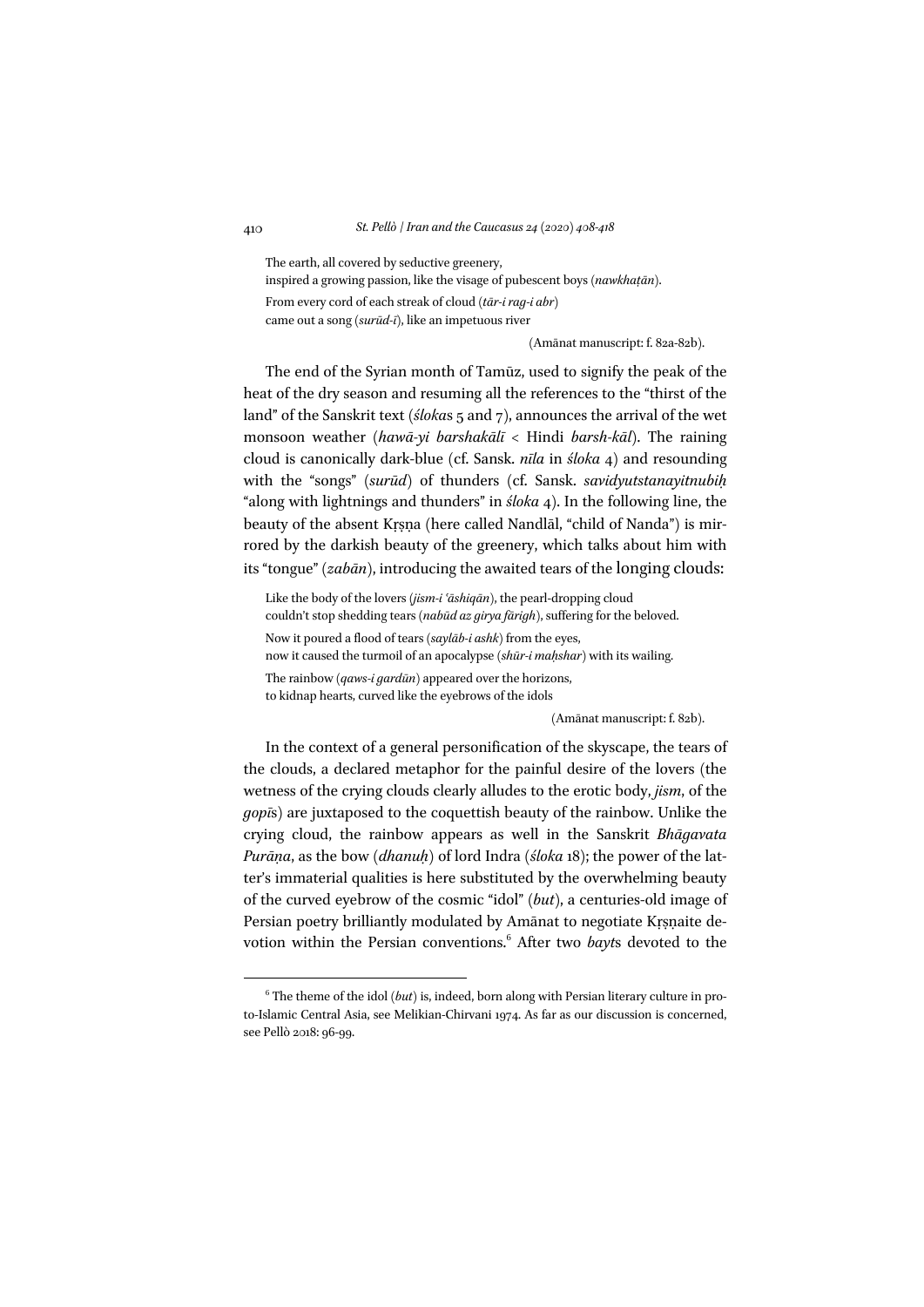personified flowing waters of streams and waterfalls, the text directly connects the cloud with Kṛṣṇa:

Lightnings, around that black cloud (*bar abr-i siyahfām*) had the same colour of the *gopī*s around Hari Śyāma

(Amānat manuscript: f. f. 82b).

Kṛṣṇa, mentioned here with the epithet Hari Śyāma (*harisiyām*), the "dark-complexioned lord", is compared, conventionally, to the black cloud for the dark tone of his skin, and the fair cowherd girls to the luminous flashes surrounding it. The analogical procedure is developed in the subsequent four lines, where Kṛṣṇa is directly identified with a cloud. His appearance in the forest of Vṛndāvana (cf. *Bhāgavata Purāṇa* 10.20:26-31) is depicted by Amānat as the manifestation of a "pearl dropping" (*guharbār*) "cloud whose rain is grace" (*saḥāb-i makramatbār*) in front of which the other clouds lost their breath (*pīsh-ash saḥāb natawānist dam zad*). The world is thus covered by the shadow of his benevolence and falls in love with him (again called Nandlāl in the text), singing a *ghazal*:

It is the season of clouds and the air is a wine-seller today: those who get rid of themselves (az kh<sup>w</sup>ad birawad) are the smartest, today. Wherever the eyes look there's not even a sea but a world of water (*ʿālam-i āb*) and every streak of cloud is spouting like a fountain, today. The black cloud in the sky, when the lightnings flash is like a dark skinned body (*siyahcharda tan*) wearing an ermine, today. Like my eyes, the spring cloud cries so much that the storm of the Apocalypse (*sayl-i ṭūfān-i qiyāmat*) is roaring today. Similar to the black cloud, there is no peace at all for those who, like the curls of the idols, are wanderers (*khānabardūsh*) today. I want to drink a drop of the water of life from his lips: a beautiful song (*nāla-yi chābuk*) reaches my ears from afar, today. The tumult of the clouds, o Amānat, announces a union (*waṣl*): from the invisible (*ghayb*), listen, comes a message today

(Amānat manuscript: ff. 82b-83a).

The song of the people of Vṛndāvana celebrates the beauty and generosity of Kṛṣṇa the black cloud, this time surrounded by flashes like a dark body by a white fur coat. The suggestion is the very classical Sufi one of abandoning the rational construction of the self to get lost in the indistinct ocean of love, well represented by the "world of water" (*ʿālam-i āb*) of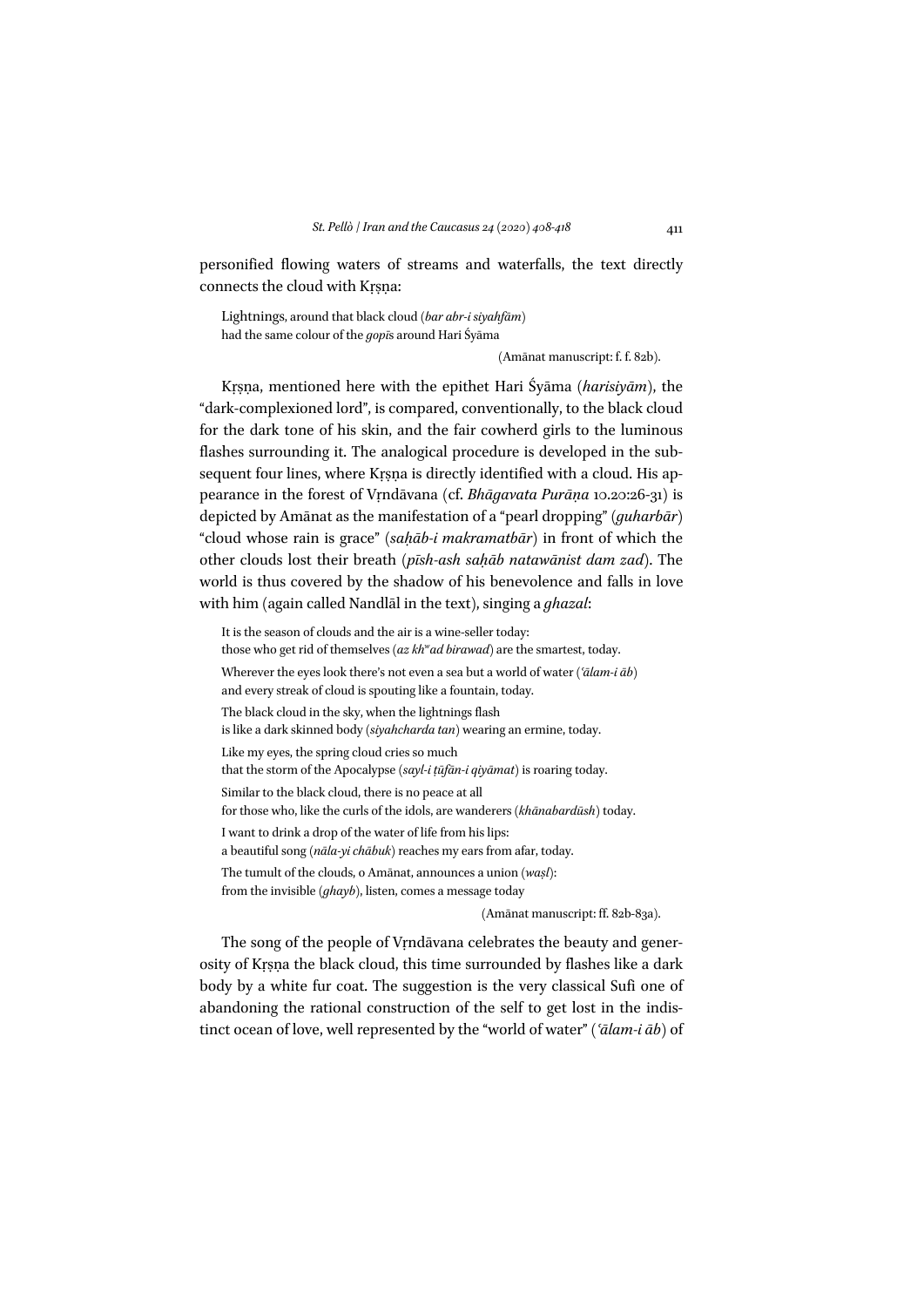the flooded landscape. The chapter will then conclude with the arrival of the clear weather of the autumn, blessed by the freshness offered by the monsoon clouds: the sky appears again like a "mirror from beneath the rust" (*barāmad āyīna az zīr-i zangār*) and the moon at last shines among the stars, "like Kṛṣṇa among the members of the Yadu dynasty (*Jādūn*)" (the last image is a literal translation of *śloka* 44).

More or less forty-five years before the completion of the *Jilwa-yi zāt*, Bīdil had composed the *mathnawī* known as *Ṭūr-i maʿrifat* "The Sinai of Knowledge". Written on the occasion of a visit of the poet in the hilly region around Bairat (present day Rajasthan) during the rainy season, the work is a quite singular experiment in Persian literature: a poetic travel account of 1228 *bayt*s completely focused on the description of nature during the monsoon season.<sup>7</sup> More in detail, the text revolves around the observation of various natural phenomena: the landscape of Bairat, the rain, the cloud, the drop, the bubble, the rainbow, the spark, the twilight, the mountains, the mine and its wells, the cold and hot springs, the night, the friends, the garden and the jasmines.<sup>8</sup> To these subjects are devoted twenty-six short chapters. The poem ends with two chapters consecrated to a few philosophical considerations, and a last laudatory section in the name of the dedicatee Shukr Allāh Khān.

The *Ṭūr-i maʿrifat* can be described, from the point of view of this study, as an uninterrupted flow of analogical images, a luxuriant textual territoire of interconnected *tamthils*,<sup>9</sup> so to say. Nature, a fundamental producer of meaning in the whole poetic world of Bīdil, is here consistently unveiled by imagination (I think here of Pierre Hadot's thoughtful inquiry (see Hadot 2006: 17-89)), through an extensive exploration of its metamorphic phenomenology. While hidden meanings and correspond-

<sup>7</sup> Some information about the *Ṭūr-i maʿrifat* can be found in Abdul Ghani 1960:194-205 and Ḥabīb 1988-9: 92-96; scanty introductory observations also in Ḥabīb 2002a and 2002b. Asir 1977 is a useful but incomplete Persian commentary.

<sup>8</sup> The poem has been translated in Italian by Riccardo Zipoli (Bidel 2018).

<sup>9</sup> Often translated as "similitude", Bīdil's *tamthīl* is a process of "visualization" or even better of *mise-en-scène* of a concept (a psychological event, a cognition, etc.) through the discovery of its mirrored presence in the external world, i.e. the world of natural phenomena, without posing any dualist relationship of preeminence between "interiority" and "exteriority".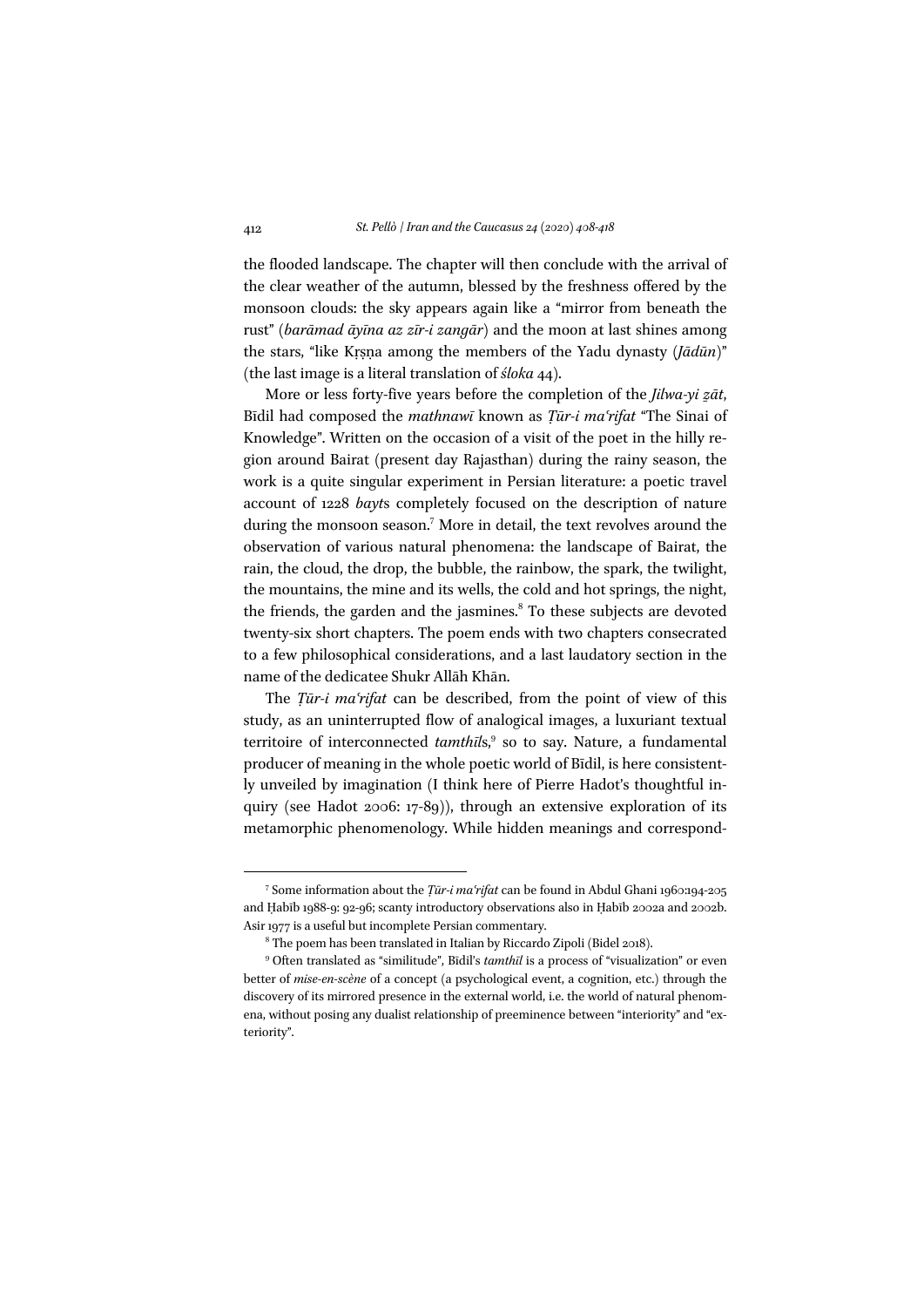ences are continuously "discovered", Bīdil warns, in his introduction, of the intrinsic value of the phenomena themselves, to be observed with a non-dualist, immanentistic approach: nature is not seen as a symbol, or worse an allegory, or some "transcendental" reality, but a continuous articulation of substantial identities within the multiplicity of manifestation, which includes the representational world of human "interiority" (the "mirror",  $\bar{a}$ *y* $\bar{a}$ *na*).<sup>10</sup> Against this background, as it has been already observed, a special attention is reserved to the element of water  $(\bar{a}b)^n$  and its diverse shapes, among which the cloud (*abr*) occupies a dominant position, with a dedicated section of forty-five lines. The description begins with these lines:

It is not a cloud, it is a mirror for the coquetry (*āyīna-yi nāz*) of wine and roses it is the temple of spring, with a hundred crypts (*shabistān*) of locks and curls.

But its curls, at every single blow of wind,

can bring into existence (*tawānad kard ījād*) thousands of hearts.

An eye similar to a cup of madness (*junūnpaymāna*), ready to cry (*giryaāhang*), in the darkness of intoxication, a broken bottle in the hand.

A sky whose harvest is a spillage of planets,

a crypt hiding lanterns under its garments (*zīr-i dāman*)

(Bīdil 1964: 11).

An accumulation of Deleuzian folds, $12$  so to say, dominates the landscape. The complicated, reddish, convoluted perturbation of the cloudy sky is the mirror (*āyīna*) of the intimate perturbation of the observer, and *vice versa*. The form/colour is the meaning itself, in the coexistence of different orders of magnitude: drops of rain are "planets'' and "hearts", the cloud's coils, its dark "curls and locks", are the vaulted crypts of a temple (*bahār <* Skr. *vihāra-*, but also "spring"), whose space of meditation is illuminated by the "lanterns" of lightnings and flashes. Immediately after, Bīdil explores the restless contours of the monsoon clouds by focusing on the image of Majnūn, the desperate lover, whose black and dishevelled hair are said to be the material source of the cloud itself, through the rhetorical figure of the *ḥusn-i taʿlīl* "fantastic etiology":

<sup>&</sup>lt;sup>10</sup> See the long discussion in Bīdil 1964:1-6.

<sup>&</sup>lt;sup>11</sup> A few quantitative observations can be found in Zipoli 2005: 128-131. *Abr*, in particular, occurs 30 times in the text.

<sup>&</sup>lt;sup>12</sup> I am thinking of Deleuze 1988.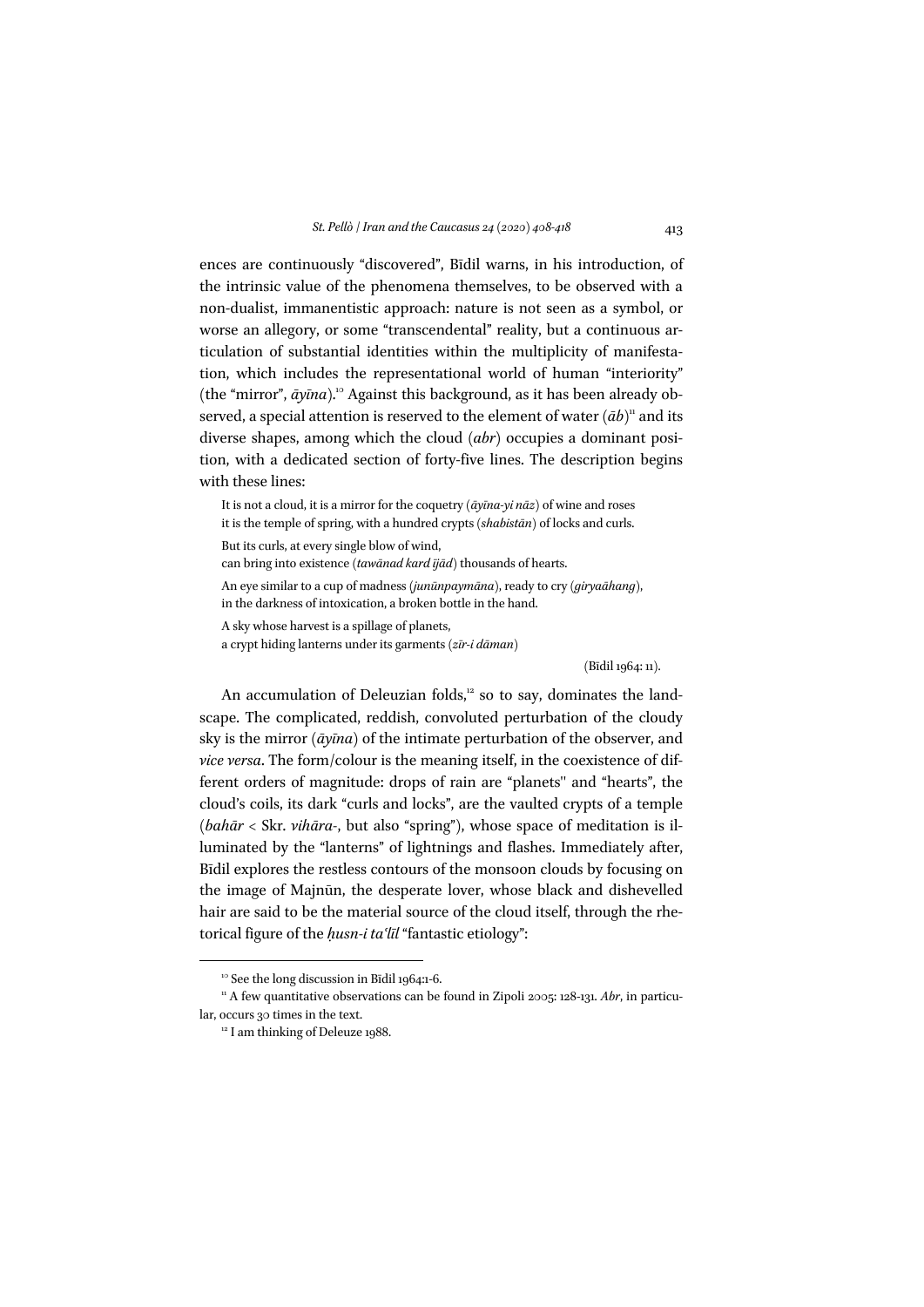[The cloud] is the smoke of melancholia (*sawdā'ī*) brought to the sky by the summits of the hair (*bulandīhā-yi mūy*) of Majnūn's head.

(Bīdil 1964: 11)

The analogical parallelism between Majnūn and the cloud will continue in the following five lines, where the nimbus becomes Majnūn himself (*hamān dīwāna-yi zhūlīdamūy-st*). The last two lines of the "Majnūn" section, in particular, show very well the functioning of the above-described discovery of *physis* through imagination:

When because of loneliness the smoke of its brain (*dūd-i dimāgh-ash*) takes the shape of the blacknesses of its mark (*siyāhīhā-yi dāgh-ash*), willing or not (*khw āhī nakhw āhī*), the humid eye washes away, with a wave of tears, the blackness from the mark.

(Bīdil 1964: 11)

The two physical phenomena of tears and rain are due to the same reason, an accumulation of tense energy, and they have the same effect of "clearing" dark thoughts and black skies. Bīdil highlights, in particular, the involuntary nature of these events (kh<sup>w</sup>āhī nakh<sup>w</sup>āhī), pointing to a subtle physiological observation. Brain and cloud show, to use a term dear to early modern natural thought, a reciprocal "sympathy" due to their comparable shape, and so do the cloud and the eye, both "producers" of drops notwithstanding will. Another complex metamorphosis is described in the immediately subsequent group of four lines, where the clouds become elephants, according to a *topos* of *kāvya* poetry (but the image is not at all unknown in classical Persian as well<sup>13</sup>):

It is not a cloud, it is an elephant in musth (*mastīnash'a fīl-ī*), a Nile river deluging the sky with its waves. An elephant who, since the beginning of musth, twists its flooding trunk (*khartūm-i sayl-ash*) around the mountains. An elephant who, in the grip of frenzy (*fitnamāyil*), pushes the skies on the coast, like sea foam. Sweating is the proof of the elephant's drunkenness, stormy waves (*tamawwujhā*) are the sign of the Nile's turmoil.

(Bīdil 1964: 11)

<sup>13</sup> An example of early usage, for instance, can be found in a famous *qaṣīda* by Farrukhī Sīstānī (d. 1037-8), to whom Bīdil seems, indeed, to directly reply here (see Farrukhī Sīstānī 1970: 1).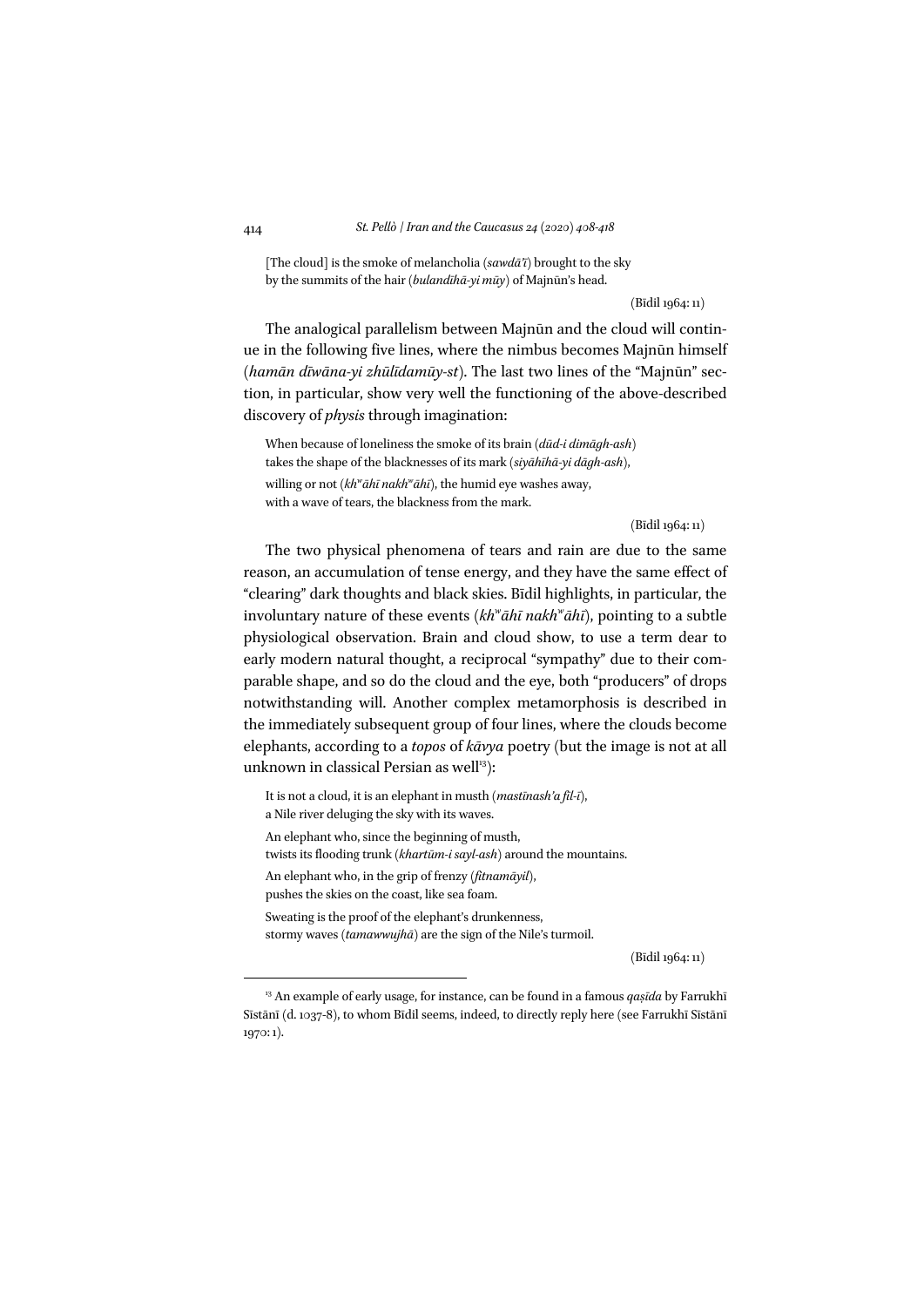Natural phenomena are compared and analysed through a series of reshapings, transmutations and transfigurations. The worlds of the organic and the inorganic, here represented respectively by the elephant and the cloud/river, show no break of continuity, according to Bīdil's theory of nature expressed in his philosophical autobiography, the *Chahār ʿunṣur*  "Four Elements".<sup>14</sup> Not only shapes and colours, then, but also dynamics and statuses show the substantial identity among phenomena: the violent turmoil of the monsoon cloud is *equal* to the violent restlessness of the elephant in *musth*, both resulting in thick drops of water (the rain and particular sweat of the elephant known as temporin) and floods (the overflowing of rivers and the spraying of water by the elephant's trunk). Following the same analogical procedures to depict his elaborated metaphorical landscape, Bīdil will continue to overlap the cloud and the connected phenomena on top of a diverse set of textual objects and situations: from the spots on the leopard skin that become fish scales to the immersion of deep-sea divers in a "world of water" (*ʿālam-i āb*) to the bubbles (*ḥabāb*) of the wandering round eyes of the fugitive gazelle. The last image, in particular, brings into discussion the decisive semiotic and conceptual tool of the mirror, which, says Bīdil, literally "washes away dryness from the reflected image (*timthāl*), when it gets covered by humidity": existence of the phenomenic world is an image observed in a mirror, revived by the substance of water.<sup>15</sup> In an exemplary sequence, the sky and the earth indeed mirror and revive each other:

With that vapor (*dūd*) that raised from the nature of earth (*ṭabʿ-i zamīn*) air has traced the drawing (*ṭarḥ*) of another earth. There, love pours the seeds of existence (*tukhm-i ījād*) and establishes the foundations of the greenery of the horizons.

(Bīdil 1964: 12)

Aqueous vapor is a "smoke" (*dūd*) produced by the physical nature (*ṭabʿ*) of the element earth; from its rugged specular "drawings", the clouds, drops descend on the earth, this time being the "seeds" of existence and life (*ījād*, technically "bringing to existence" or "existentiation").

<sup>&</sup>lt;sup>14</sup> A detailed discussion on this subject is Habīb 1988-1989, especially pp. 106-126.

<sup>&</sup>lt;sup>15</sup> Prashant Keshavmurthy has masterfully discussed an episode in Bīdil's autobiography exploring the complex relationship with the "mirrored image" (Keshavmurthy 2016).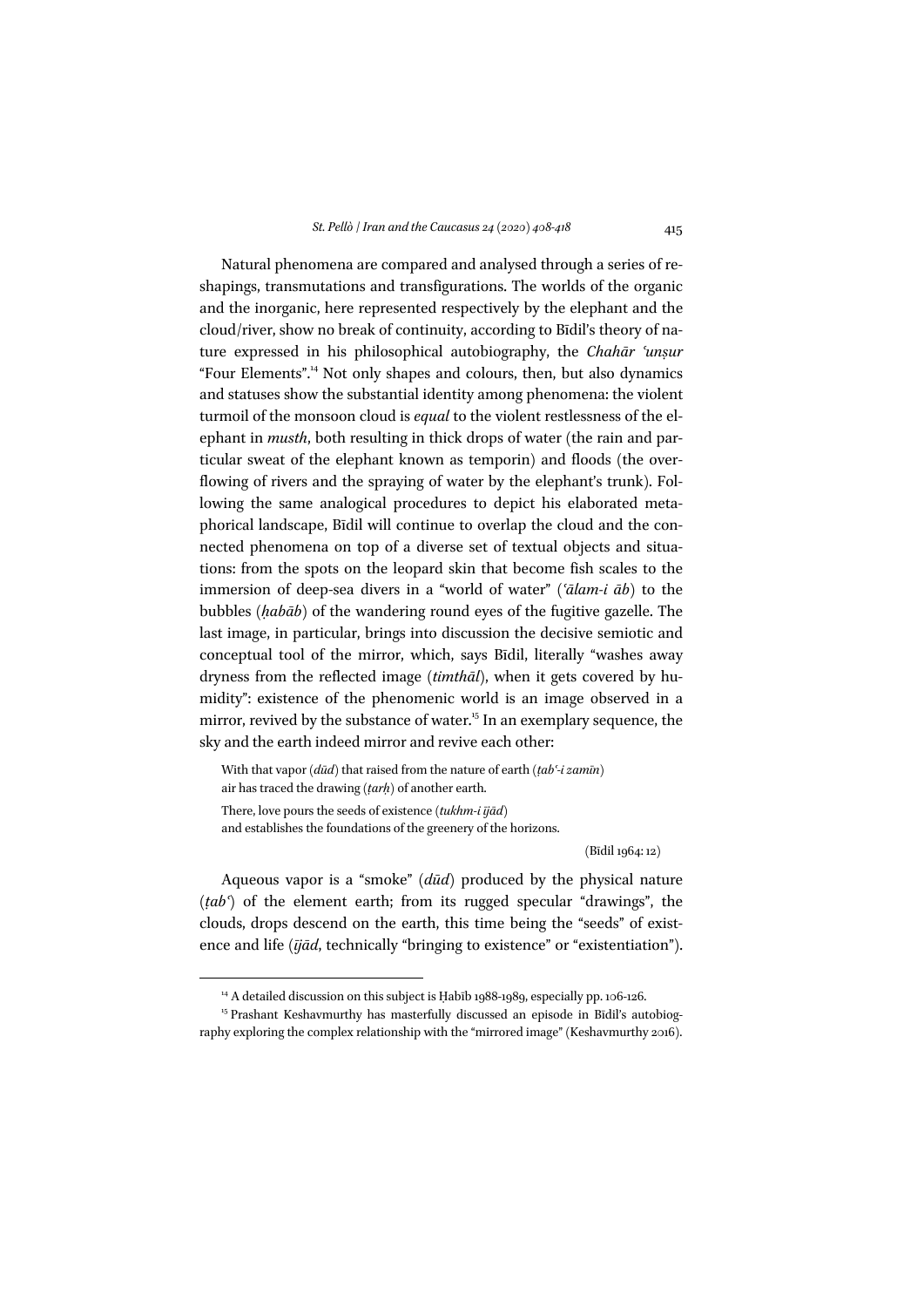The water cycle is here observed with the inquiring eye of *taḥqīq* ("verification"); what matters is, indeed, the power and depth of the revealing gaze.<sup>16</sup> In the conclusive lines of the chapter, Bidil returns on this crucial point:

Reflection (*ta'ammul*) is a harvest enhancing concentration (*jamʿiyyatārā*): astonishment (*taḥayyur*) is the result of the cultivation of vision (*tamāshā*). If this is a cloud, you should become water (*bāyad āb gardī*); if this is a curl, you should become a fold (*yaksar tāb gardī*).

(Bīdil 1964: 12)

For Bīdil the cloud is, just like any other cognitive phenomenon, an occasion *(furṣat*, to use his philosophical lexicon) for recognizing the fundamental identity of the observer with the observed object: the seers should discover and polish their nature of mirrors, in a context coloured by transitional Sufi-Vedantic overtones.

What is, then, the relationship among the two passing clouds of Amānat and his ancient master Bīdil? The two texts deal with their object from very different points of view: a phenomenological one in Bīdil, who is interested in a new research on the revealing aspects of nature (clouds included) and a devotional one in Amānat, whose aim is to look at the nimbuses of the monsoon in the perspective of their identification with the beauty and erotic power of Kṛṣṇa. Moreover, Bīdil's text is part of a poetic project entirely devoted to the natural landscape, while Amānat's is only an occasional section within the rendering of the *Bhāgavata Purāṇa*. However, even in these sketchy notes, a few points suggesting further comparative analysis can be made. First of all, of course, Amānat repeatedly draws on the lexicon and imagery of the *Ṭūr-i maʿrifat*: the "bubble" *ḥabāb* of Amānat's opening line is indeed, for instance, a further conjugation of an image which not only is present in Bīdil's description of the cloud (*e.g.* in the passage about the eyes of the gazelles), but to which Bīdil consecrates a 22-lines section of *Ṭūr-i maʿrifat* itself (Bīdil 1964: 13- 14); similar observation can be made, just to name a few further examples,

<sup>16</sup> The entanglement of observation (*negāh, tamāshā, chashm*) and *taḥqīq* is clearly expressed in two occasions in the introductory section (Bidil 1964:  $2, 5$ ); the whole poem is, indeed, defined, in the opening, as a "*taḥqīq* of a black land showing the signs of Potency (*taḥqīq-i sawād-i qudratāyāt*)" (Bīdil 1964: 1).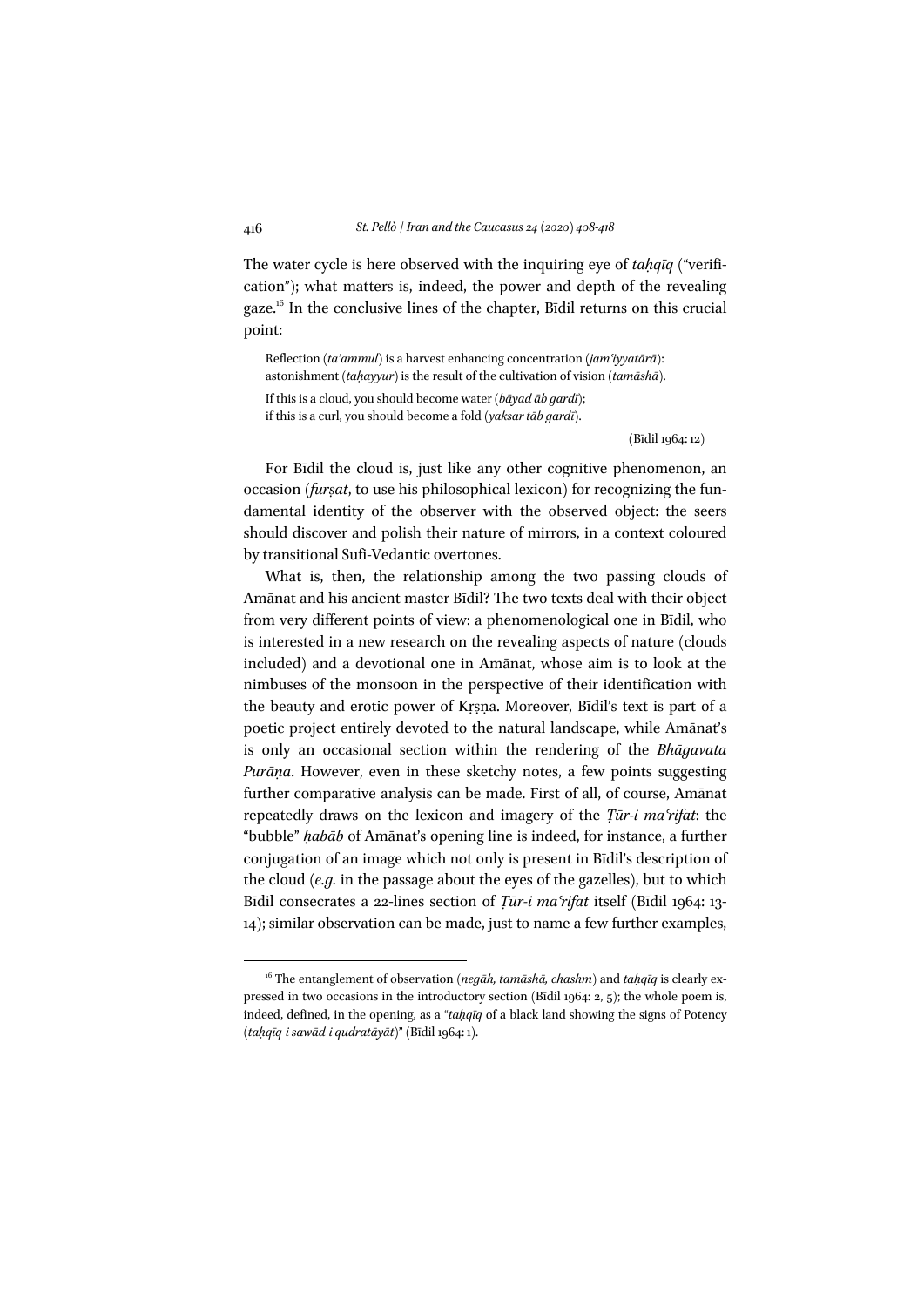of the "streak of cloud" (*tār-i rag*), the "eye" (*chashm*), the "mirror" (*āyīna*), the "flood" (*sayl/saylāb*), the "world of water (*'ālam-i āb*) etc. We can even identify an articulate *jawāb* by Amānat to a line of Bīdil: the rhyme and the refrain of Amānat's *ghazal* (*-ūsh-ast imrūz*) directly replies to a *bayt* of the concluding part of Bidil's description of the cloud.<sup>17</sup> We may easily multiply such examples; more important, however, is to suggest, in conclusion, that Amānat's Kṛṣṇa-cloud is somehow already pre-codified in Bīdil's rainy nimbus. Just like, as we have shown elsewhere, Bīdil himself could directly use Majnūn and Laylá to dub, with no need of explanation, the love romance of Kṛṣṇa and the *gopī*s while describing Mathura (see Pellò 2014: 35-36), Amānat can indeed read Bīdil's dark cloud directly as Kṛṣṇa. Or, even more interestingly, it is Bīdil himself who already implies the dark-skinned *avatāra* in the thousand folds of his analogical analysis of the cloud. After all, the "river Nile" (*daryā-yi nīl-ī*) alludes as well to a "darkish blue ocean" (*daryā-yi nīlī*), the same colour of Amānat's cloud-Kṛṣṇa, in a trans-aesthetic landscape where the elephant-cloud conjures at the same time the *Ṛṭusaṃhāra* as well as the Ghaznavid *qaṣīda*s, the black eyes of the gazelles are a *continuum* with those of the *gopī*s, and so on. Amānat, however, seems to reverse the direction of Bīdil's research method, showing once more a remarkable degree of autonomy. The master from Patna celebrates the phenomenic multifoldness (*kathrat*) of the cloud as an occasion (*furṣat*) to observe the dynamics of the development of *wujūd* (the "modulation of Being", to use Sajjad Rizvi's clever translation of the Sadrian concept of *tashkīk al-wujūd*18), proceeding in the direction of the colourless dimension of oneness (*waḥdat*). Using the same conceptual protocols and language of his teacher, the Vaiṣṇava translator focuses, with the devotional approach of a *bhakta*, upon the colourful epiphany of the nimbus of Kṛṣṇa as the decisive event, by following the same path but in the opposite direction: the itinerary of his cloud, just like that of the *avatāra*, travels from the qualityless dimension of the *nirguṇa* to the *saguṇa* dimension of names, forms and desire.

<sup>17</sup> *ki hāṣilhā dar āghūsh-ast imrūz/saḥāb-i fayẓ guljūsh-ast imrūz* "There are harvests in an embrace today/the cloud of grace is an effervescence of flowers today (Bīdil 1964: 12).

<sup>&</sup>lt;sup>18</sup> I think primarily of Rizvi 2009.